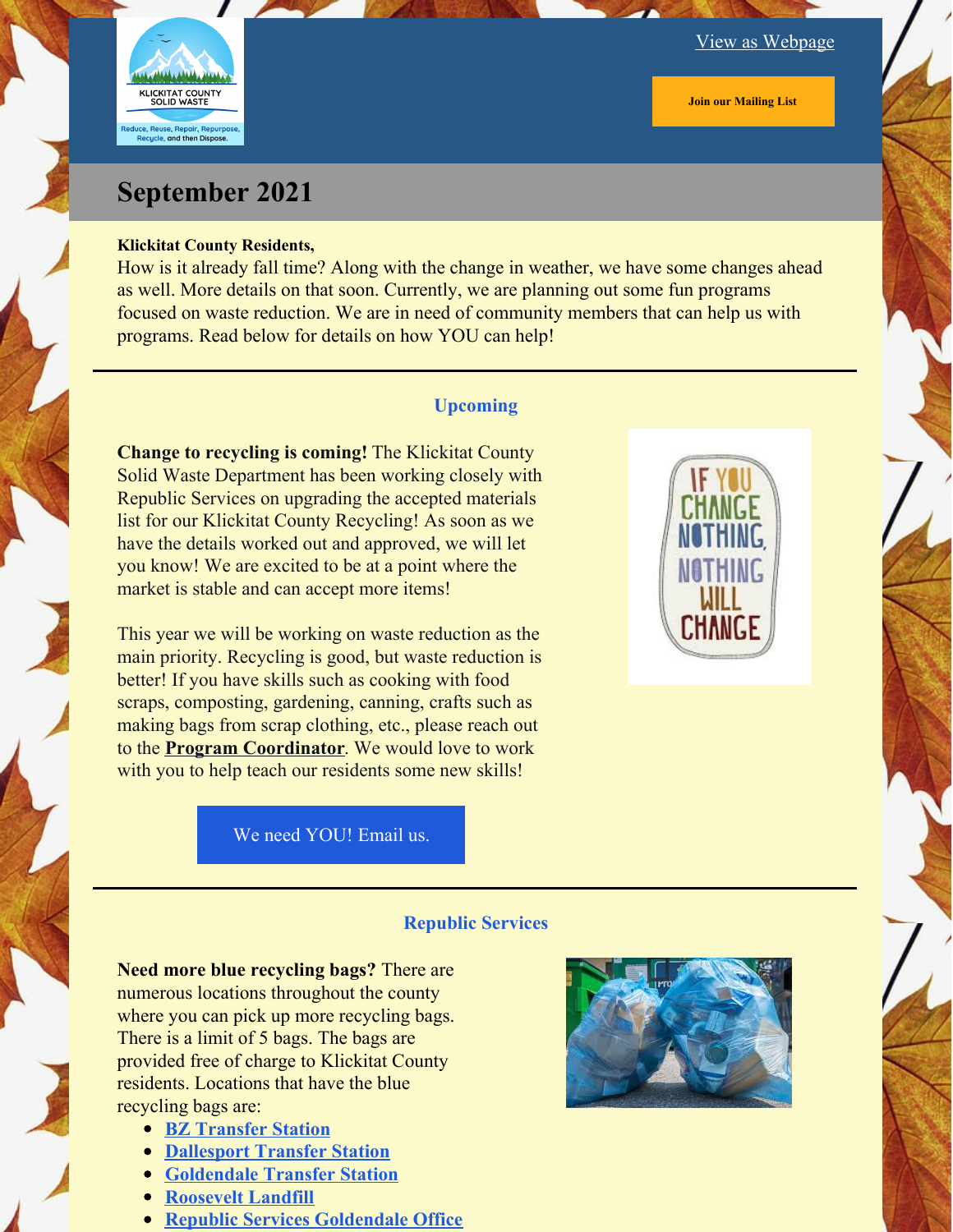#### **White [Salmon](https://www.white-salmon.net/contact) City Hall Office**

You can provide your bags as well. They need to be a see-through bag, preferably blue, especially if using curbside service. If you signed up for free curbside service, please have your bags at the curb by 7:00 am on your service day. If you are not signed up, what is stopping you?

[Sign-Up](https://www.republicservices.com/municipality/klickitat-county-wa)



### **Recycling Tips**

**Keep the glass separate** from other commingled recycling. It is a heavy material that goes to a glass recycling center in Portland. When put in the commingled recycling, it gets transported to Seattle only to get turned back and sent to the landfill. If it contaminates other material, it can cause that material to get sent back as well. If you want to recycle it, please take it to a glass depot located at all Klickitat County Transfer Stations, the Landfill, and Bingen Point.

## **NO GLASS** IN THE COMMINGLED RECYCLING



· It goes to a separate glass recycling center Dangerous for waste haulers & sorters Broken glass

Why is it

separate:

contaminates other recyclable material

#### **Recycling Stories**

**Reduce your food waste.** Watch this recently recorded webinar that hosts the Award-Winning Zero-Waste Chef, Anne-Maire Bonneau. She will teach you how to make satisfying fried rice with leftover food scraps. The Washington State Department of Ecology also discusses in detail the new Use Food Well Plan.



Try the new Disposal Search Tool! Try your knowledge in the new Waste Sorting Game!